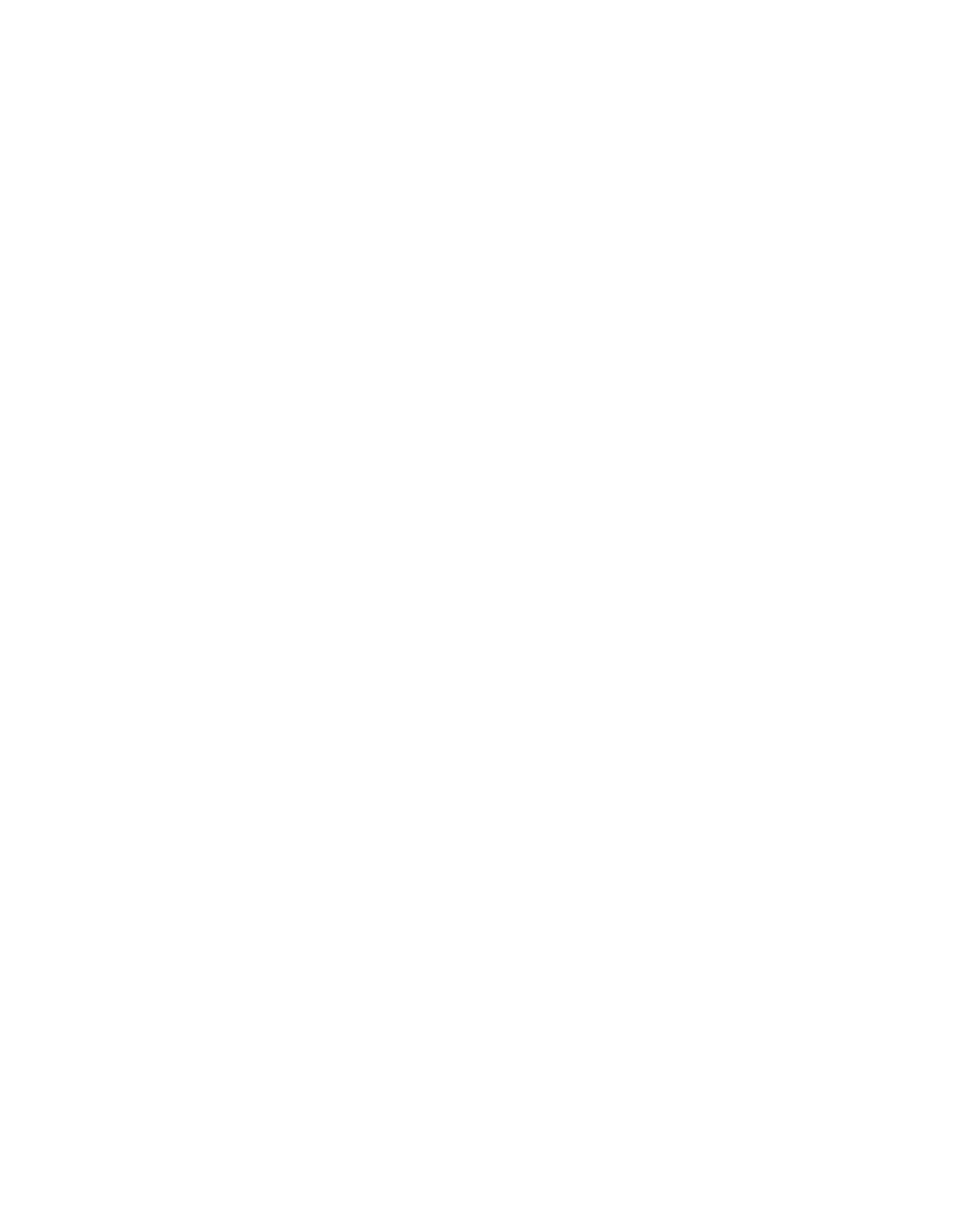# **1. Context**

During their twelfth Ordinary Meeting (Monaco, 2001), the Contracting Parties to the Barcelona Convention adopted a reporting format, and seven (finally reduced to five) Contracting Parties agreed to participate in the testing phase of the format. The process was monitored by a working group under the supervision of the Bureau.

On the basis of the information derived from this experimental phase, the Contracting Parties, at their thirteenth Ordinary Meeting (Catania, 2003), adopted a number of recommendations on the reporting system, to be implemented by all Contracting Parties during the biennium 2004–2005 in accordance with Article 26 of the Convention.

The reports submitted as a result of application of these decisions were analysed with respect of the objectives set by the Contracting Parties.

In order to improve the reporting system, the Contracting Parties, at their fourteenth Ordinary Meeting (Portoroz, 2005), asked the Secretariat to devise a new reporting format based on an integrated approach of all legal instruments, coherence with the frequency of reporting and the use of indicators. The new format was prepared at two meetings of national experts, held in 2006 et 2007 (see document UNEP(DEPI)MED WG 320/3 I.A.4).

This report is a synthesis of 16 reports, submitted in accordance with Article 26 of the Barcelona Convention by Albania, Algeria, Bosnia-Herzegovina, Croatia, Egypt, the European Community, Israel, Italy, France, Malta, Monaco, Morocco, Slovenia, Spain, the Syrian Arab Republic and Turkey. The synthesis was prepared by the Coordinating Unit, with contributions from MED POL, REMPEC and SPA/RAC. It also represents an overall evaluation of measures taken for the implementation of the Convention and its protocols for the biennium 2004–2005. MED POL and the relevant RACs are preparing more detailed evaluations of the reports submitted by the Contracting Parties for this period.

This report is submitted to the meeting of MAP Focal Points in accordance with Articles 17(iv) 18.2(ii) of the Convention.

#### **2. General comments**

-

- Nine Contracting Parties<sup>1</sup> submitted reports in the current format, seven Contracting Parties<sup>2</sup> used the new format, and six did not send a report.
- Submission in the two somewhat different formats complicated the analysis and synthesis of the reports, as there was no homogeneous basis.
- Certain Contracting Parties answered only part of the questionnaire and did not cover all legal instruments.
- Some of the reports did not include information on technical application of the protocols.
- Some of the Contracting Parties that submitted reports in the new format used the system of ticking boxes with added comments, some of which were substantive, while others only ticked the boxes without additional comment.
- Certain Contracting Parties that used the new format provided extensive information in part 1.1.2 (general information), particularly on current trends in the coastal and marine environment, which strengthened the entire report. It is very important that this part be correctly filled in by all Contracting Parties.

<sup>&</sup>lt;sup>1</sup> European Community, Israel, Italy, France, Malta, Monaco, Morocco, Spain, Turkey

<sup>&</sup>lt;sup>2</sup> Albania, Algeria, Bosnia-Herzegovina, Croatia, Egypt, Slovenia, Syrian Arab Republic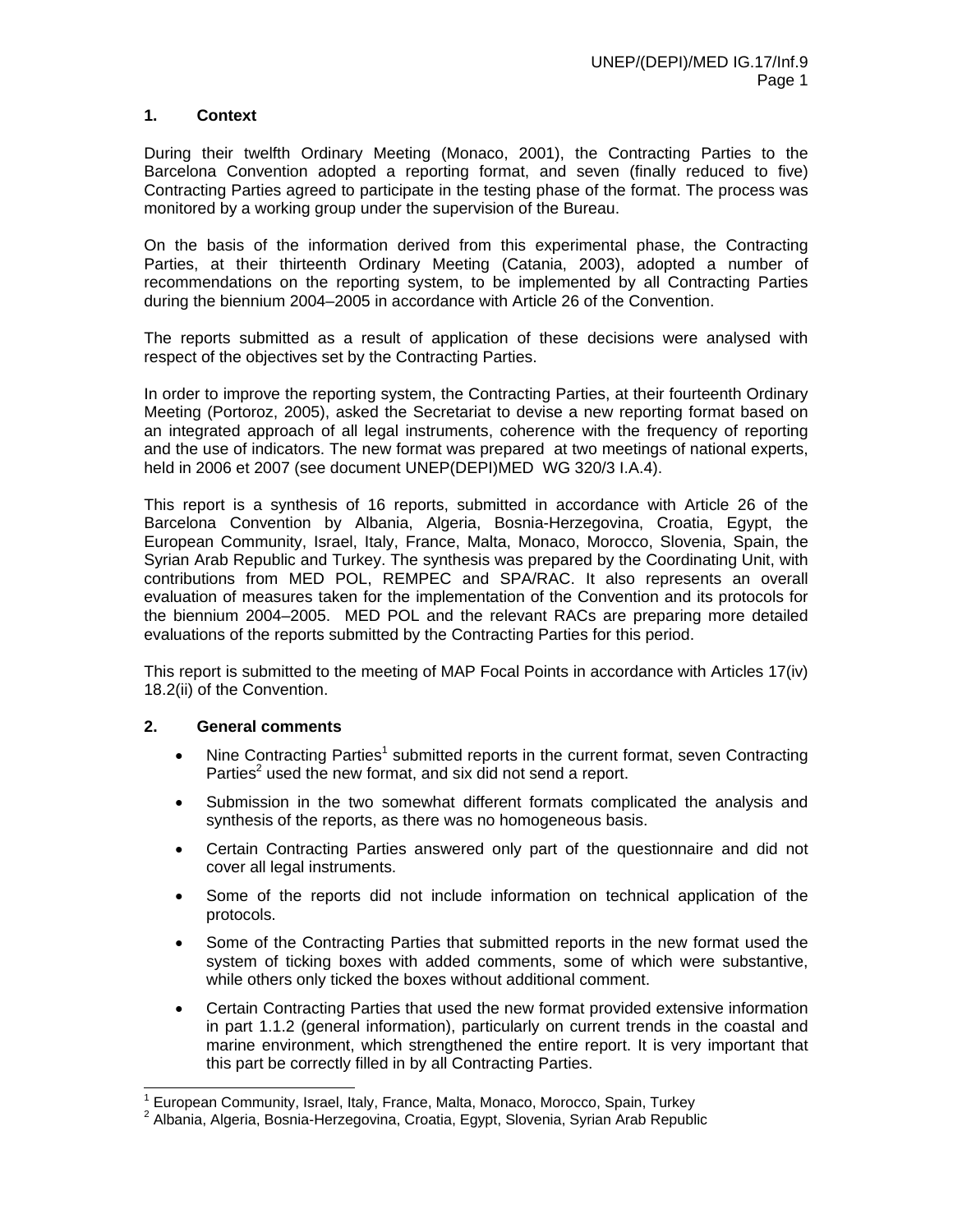# UNEP/(DEPI)/MED IG.17/Inf.9 Page 2

- Although information on application of the "Offshore" of 1994, and the Hazardous Wastes of 1996 protocols is clearly important, it might not be appropriate to require a detailed report on these protocols, which have not yet come into force and have not been signed by many Contracting Parties. With regard to the Hazardous Wastes Protocol of 1996, many Contracting Parties reported the actions they had taken in applying the 1989 Basel Convention.
- Some of the reports contained information that was not directly relevant to application of the Convention and its protocols, which made them unnecessarily long.

## **3. Objective of the analysis**

The analysis that follows aims to respond to two types of concern.

The first is the effectiveness of the measures taken.

Does the report provide exact information on application of the Convention and its protocols by Contracting Parties? Yes, if it is understood that the report does not address the state of the marine environment and coastal zones but only the measures taken to protect them and to manage them sustainably, in application of the Convention and its protocols.

For example, the report may indicate that monitoring of the marine environment is in place, but it will not give the results, as that is not the objective of the report. Similarly, the report may state whether new SPAs have been created but not whether the biodiversity in those areas has been improved.

The reporting system therefore emphasizes implementation, which should be distinguished from effectiveness. 'Implementation' means that a measure has come into force. For example, the system of authorizations and permits works: polluting installations that require a permit do in fact apply for permits and operate according to the conditions of the permit. The system is being implemented.

'Effectiveness' refers to the objectives of the permit, i.e. improved environmental quality. A purification plant is effective if it substantially reduces pollution and if the marine environment into which it discharges improves. The concept of effectiveness also introduces the idea of the relation between cost and results. An investment or a mechanism will be effective if it improves the environment while at the same time reducing the cost.

The reporting system thus provides more information on implementation than effectiveness, corresponding more closely to the provisions of Article 20 of the previous Convention than to Article 26 of the amended Convention, which is much more ambitious.

Similarly, articles 8 and 13 of the Land-based Sources (LBS) Protocol are stricter and require reporting of detailed information on application of the Protocol and the results achieved.

In future, the Contracting Parties should be encouraged to supply data on and analyses of the effectiveness of the measures they have taken.

The second concern is the comparability of national performance.

The reports can also be used to compare national performance.

Given that six Contracting Parties did not send reports and the others used two different reporting formats, comparisons are difficult to make, except in the fields of legislation and regulation. The fact that some of the Contracting Parties that used the new format only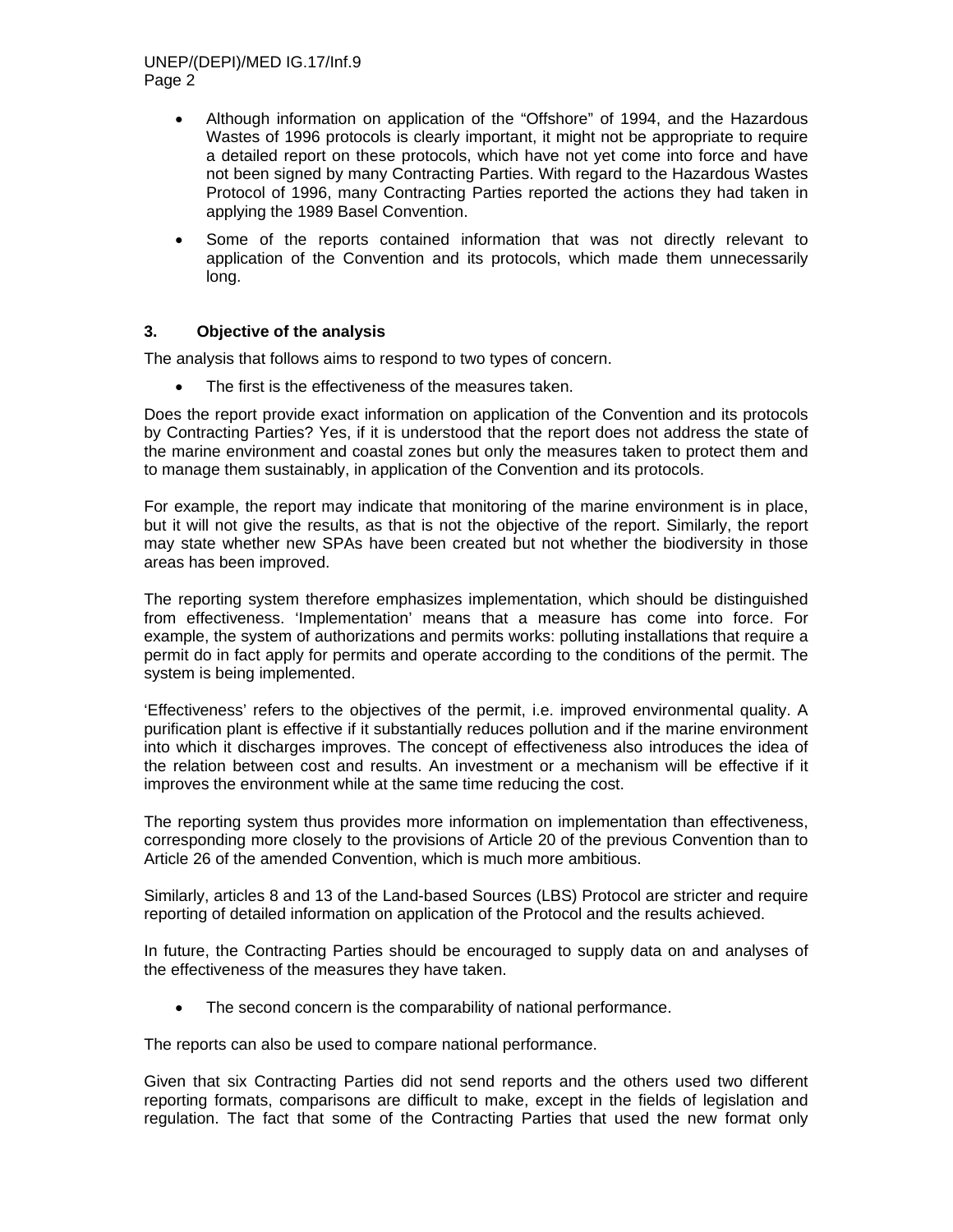sometimes added comments on questions as well as ticking the boxes also makes comparisons difficult.

Even though the reports represent considerable progress, therefore, it is not yet possible to derive quantitative data for analyses at the level of the Mediterranean region.

## **4. Analysis of reports**

The following analysis follows the structure of the new format, with data from all 15 available reports.

## **4.1 General information**

- All the reports provide precise information on the institutions, focal points and persons responsible for applying the Convention and its protocols. The Contracting Parties therefore appear to have established adequate structures for implementing the Convention and its protocols at national level.
- Only some Contracting Parties provide an analysis of trends in respect of the marine environment and coastal zones. Such analyses are vital and should be presented systematically by all the Contracting Parties in a usable form.
- The section on setting priorities for implementation of the Convention and its protocols did not exist in the previous format. This part was correctly filled in by the users of the new format and would appear to be useful, as national priorities differ from one Contracting Party to another. Once all the reports are available, in the new format, MAP will have an overview of national priorities.
- The same is true of the section on difficulties encountered in implementation. Nevertheless, the main concerns are already clear and include lack of public awareness, lack of technical and human financial resources and lack of intersectoral cooperation.
- All Contracting Parties provided relevant information on the status of ratifications at national level.

# **4.2 Application of the Convention**

The Convention as amended in Barcelona in 1995 has come into force in July 2004.

- Overall, Contracting Parties provided clear information on the international, bilateral and multilateral agreements to which they are signatory and which are related to the Convention. Furthermore, most Contracting Parties provided information on the status of signature, accession to or ratification of multilateral environmental agreements. It would therefore be possible to tabulate the status of the Mediterranean Contracting Parties with respect to ratification of such agreements. This is a satisfactory overall situation.
- With regard to respecting the obligations and principles specified in the Convention, especially in paragraphs 4.3 and 4.4, all the Contracting Parties noted that this depends on their national legislation and sometimes on the conditions under which it is applied. Emphasis was placed on monitoring programmes in the marine environment, which were described in detail. All the Contracting Parties had integrated the precautionary principle, impact studies and the principles of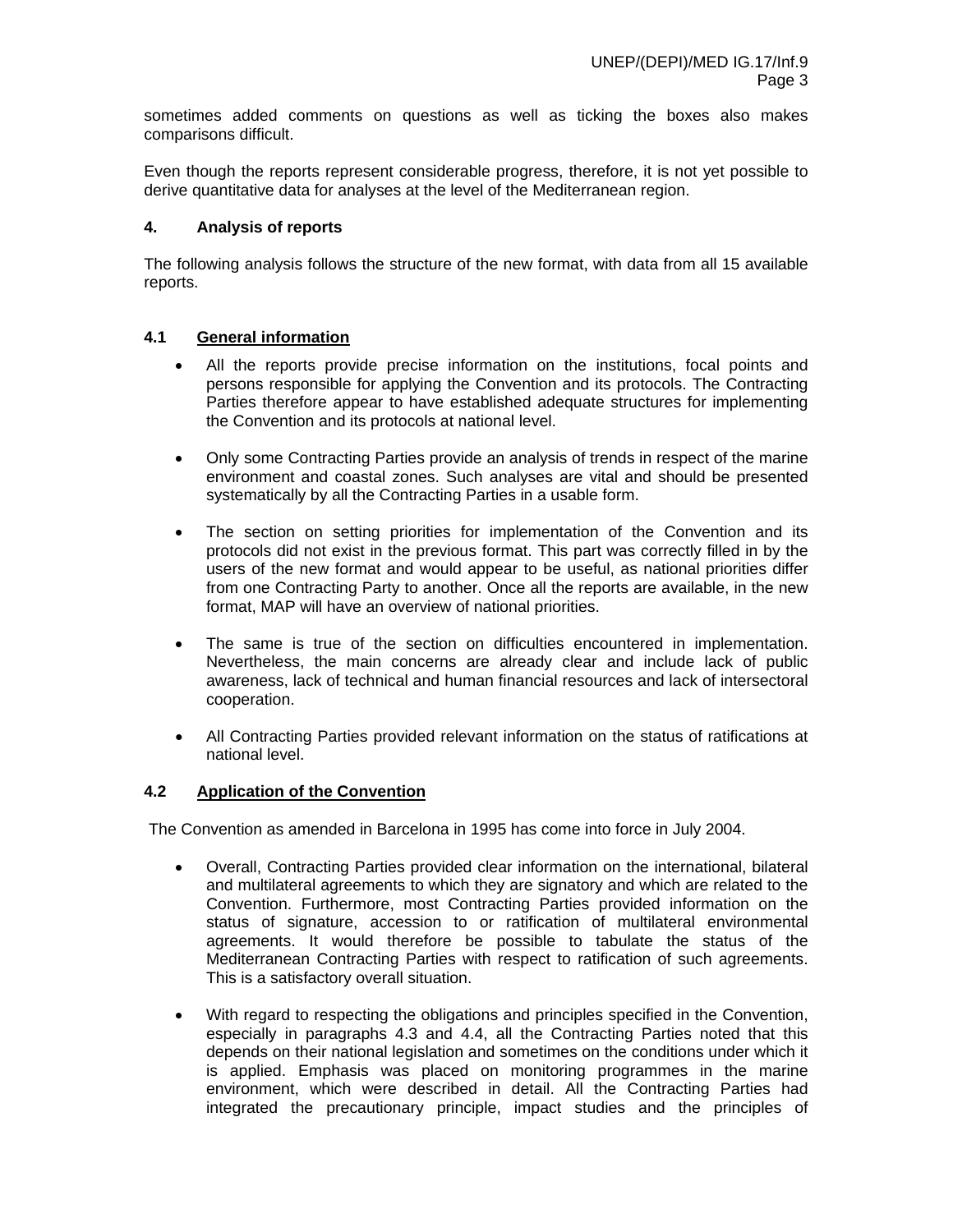information and participation in their legislation. Contracting Parties differed, however, in the extent to which they had introduced integrated management of coastal zones.

# **4.3 Application of the Dumping Protocol**

The situation of the Contracting Parties differs widely with respect to this Protocol. The Protocol is in force, but the amendments made in 1995 are not.

- All the Contracting Parties have ratified or acceded to the 1976 Protocol.
- Fourteen Contracting Parties have signed and ratified the 1995 amendments or have acceded to them.
- Eight Contracting Parties have not yet ratified the 1995 amendments.

The original Protocol differs substantially from the 1995 version, which in principle prohibits dumping, with a limited number of exemptions. Nevertheless, some Contracting Parties that have not ratified the 1995 amendments provided precise information on application of the amended Protocol, which should encourage Contracting Parties to continue to report on the amended version even if it is not yet in force.

Most Contracting Parties have enacted legislation on dumping, in accordance with the provisions of both the London Convention and the Mediterranean Dumping Protocol. In particular, they have established relevant permit systems.

The dumping of dredged materials from ports and rivers and of fish wastes are the main concerns.

All the reports identify the authorities responsible for administering national measures for application of the Protocol.

With regard to dumping permits, of those Parties that filled in the relevant section of the report:

- four have not issued authorizations for dumping; and
- seven have issued authorizations in compliance with the 1976 Protocol or the amended Protocol of 1995, and five of these provided precise information on the quantities and the nature of the dumped products, which were mainly dredged material.

The reporting system has had beneficial effects and has resulted in a substantial amount of information on authorized dumping; however, the information is not readily comparable, as dumped dredged material is sometimes evaluated by weight and sometimes by volume. In the Contracting Parties that submitted reports, the weight of dumped dredged material was about 8 million tonnes in 2 years.

Only a few Contracting Parties provided information on the dumping of fish wastes and of sand, and two Contracting Parties gave information on dumping from boats.

In general, information was not provided in a sufficiently systematic, harmonized manner to allow preparing regional statistics.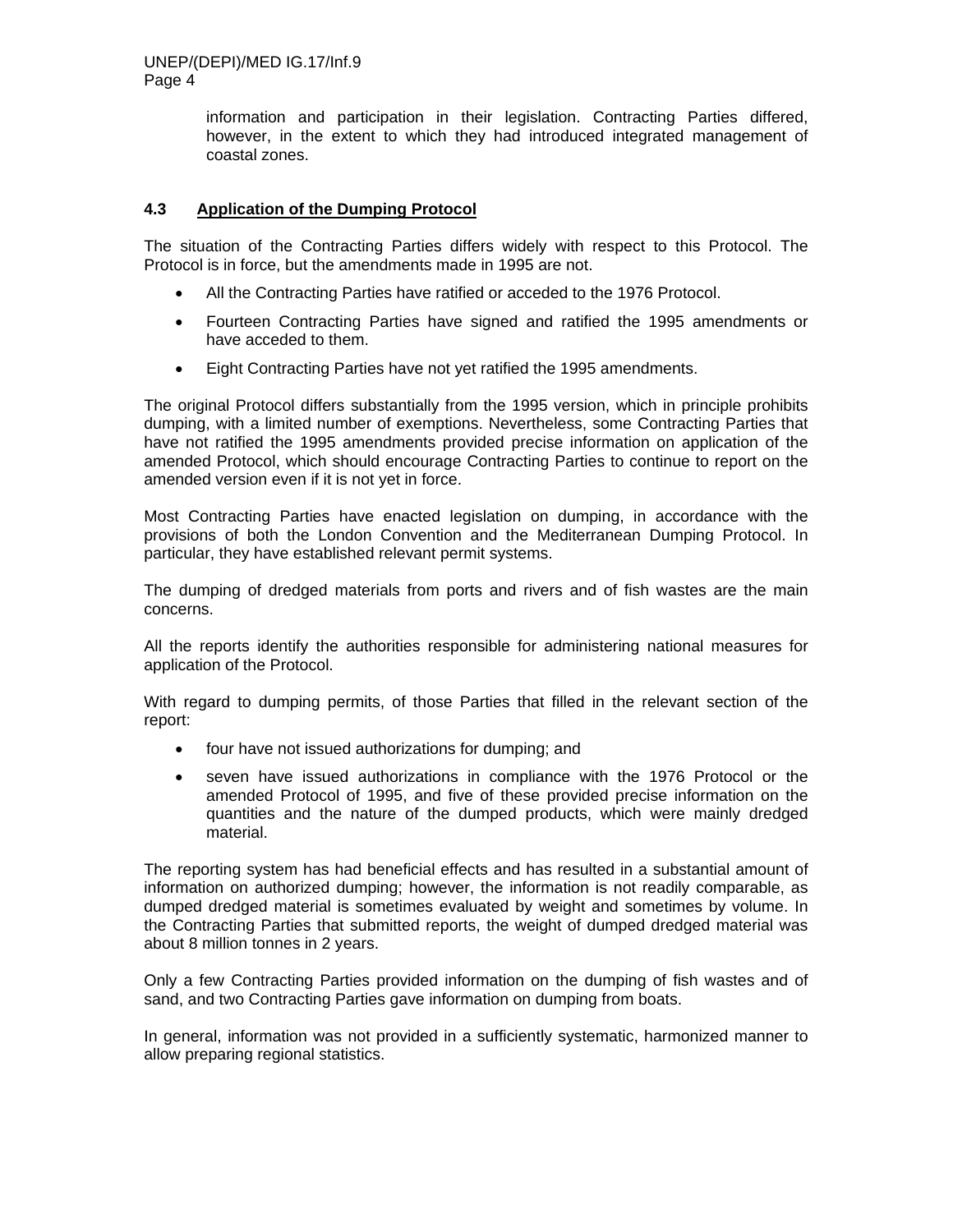## **4.4 Application of the new Prevention and Emergency Protocol**

The new Protocol, signed in Malta in 2002, came into force in 2004. Eight Contracting Parties have ratified it.

The activities under this Protocol relate to one of the most well-established and traditional components of MAP over the past 30 years. Therefore, most of the national reports are complete and reflect national efforts to apply the Protocol.

All the Contracting Parties included a list of the international agreements they had signed to prevent, reduce or combat pollution from ships in the marine environment. The rate of ratification of the relevant instruments, especially those of the IMO, is very high.

Almost all Contracting Parties have national emergency plans to address incidents of pollution at sea and their consequences, and also administrative measures for their implementation.

Overall, the Contracting Parties apply the provisions of the Protocol with regard to notifying REMPEC and mutual exchanges of information on pollution incidents.

Furthermore, almost all the Contracting Parties have formulated a set of measures for applying international regulations for preventing pollution from ships.

With regard to operational pollution from ships, some Contracting Parties have not set up monitoring programmes to detect pollution from ships in marine zones susceptible to this risk. It should be noted that, in order to achieve this result, a considerable financial investment and aerial and naval support are required to detect, find and pursue offenders.

Examination of the reports showed three weak areas:

- lack of facilities for handling hydrocarbon-containing wastes from ships in ports;
- difficulty in identifying environmental risks linked to maritime routes;
- difficulty in identifying ports of refuge.

With regard to technical questions, three Contracting Parties made very brief replies, and eight Contracting Parties provided extremely detailed information on:

- the available intervention plans,
- − national capacity for monitoring and intervention,
- − use of dispersants,
- sensitivity maps and
- pollution incidents that occurred during the biennium.

The reports allow an analysis of the number of the pollution incidents that occurred during the biennium as well as the nature, importance and handling of the incidents.

In conclusion, the Protocol appears to be applied correctly with regard to the provisions taken from the original Protocol for the prevention and handling of accidents that could result in marine pollution. Furthermore, State control over ports also appeared to operate. Much remains to be done, however, in applying other measures of the Prevention and Emergency Protocol for preventing pollution, especially of operational origin, monitoring pollution at sea and port facilities.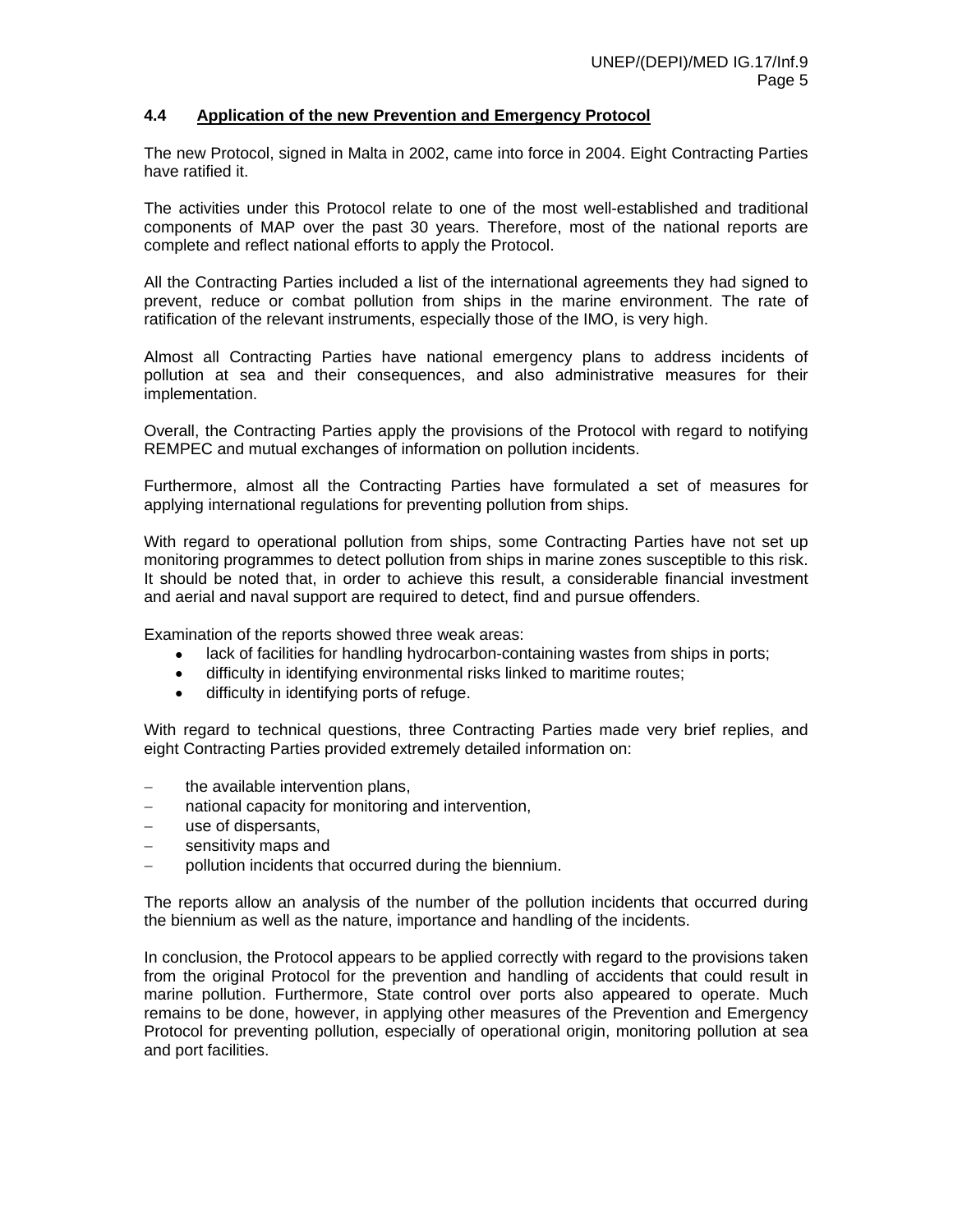## **4.5 Application of the LBS Protocol**

The LBS Protocol, as amended in Syracuse, Italy, in 1997, has been ratified by  $15<sup>3</sup>$ Contracting Parties but has not yet come into force.

Nevertheless, MAP has begun implementation, with the adoption of strategic action plans at regional level and establishment of baseline budgets and national action plans at national level.

Most of the Contracting Parties provided extensive information on implementation of the Protocol.

Nearly all Contracting Parties have adopted a national action plan to reduce land-based pollution and have adopted the relevant legislation and regulation and authorization systems for its enforcement.

All the Contracting Parties have also set up mechanisms for monitoring compliance and for inspection and sanctions. All Contracting Parties have established a monitoring system to evaluate the level of coastal pollution, in the framework of MED POL. Extensive information was provided on this topic in many of the reports.

Greater variation was seen regarding the development of indicators and evaluation of effectiveness.

All the reports identified the authorities responsible for issuing authorizations.

Half of the reports, however, contained little or no information on the number of authorizations issued or on the quantities of authorized pollutants by type of activity; in contrast, some reports contained detailed information on this question.

The baseline budgets drawn up in the framework of the strategic action plans provide substantial information for each Contracting Party. This frequency with which this information is updated is every 5 years, which is different from that for the reports, which is every 2 years. Therefore, the information on volume of wastes discharged by activity sector identified in 2003 on the basis of the baseline budgets will be updated only in 2008. On this basis, the Secretariat proposes to update the table on polluting releases in the national reports for the period 2006–2008, using the data from the baseline budgets for 2008.

# **4.6 Application of the SPA and Biological Diversity Protocol**

-

The new Protocol of 1995 came into force in 1999;  $16<sup>4</sup>$  Contracting Parties have ratified it to date.

Overall, the national reports provided extensive information on application of this Protocol.

Contracting Parties have either general or specific legislation applicable to the protection and management of marine and coastal zones and species as well as administrative structures for their application.

Many Contracting Parties enacted legislation on the control of dredging and maritime navigation which applies to protected areas but is not necessarily specific to these areas.

<sup>&</sup>lt;sup>3</sup> Pending notification from the Depository country on the acceptance of the amendment by Croatia and Montenegro

<sup>&</sup>lt;sup>4</sup> Pending notification from the Depository country on the accession by Algeria and Montenegro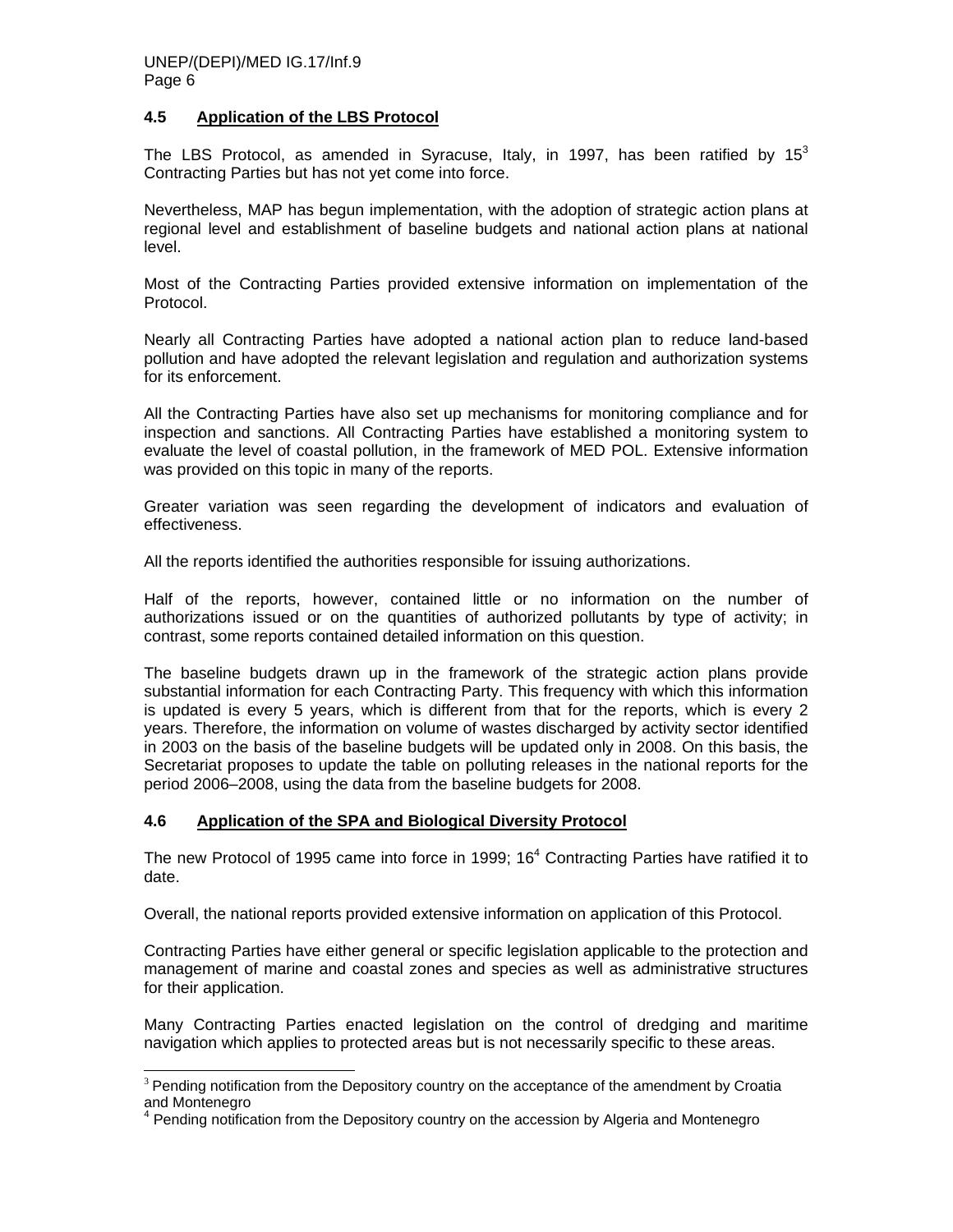Most Contracting Parties have adopted or prepared legislation on the introduction of nonindigenous or genetically modified species.

The majority of Contracting Parties have adopted legislation or rules for controlling research activities, off-shore activities, taking species, hunting and fishing in protected areas and protection of ecological processes and the landscape. Overall, the Contracting Parties have taken steps to involve local populations in managing protected areas.

The situation is more critical with regard to financing the management of protected zones and for their ecological integrity. Analysis of the national reports shows that monitoring of marine and coastal biodiversity is not sufficiently taken into consideration and the monitoring activities are preferably carried out in the existing SPA, associating sometimes scientists and managers.

Furthermore, many Contracting Parties have not yet taken the measures stipulated in the Protocol for the protection and conservation of species.

Overall, with a few exceptions, the reports on technical application of the SPA Protocol are complete and detailed. They show:

- active policies for SPAs, although very few new SPAs have been created;
- insufficient proposals for the inclusion of SPAs of Mediterranean importance;
- a limited inventory policy; and
- only preliminary policies for protecting species according to the action plans.

#### **4.7 Application of the Offshore Protocol**

Although this Protocol was adopted in 1994, it requires ratification<sup>5</sup> by six more Contracting Parties before it comes into force.

Less than half the submitted reports dealt with this Protocol. In the Contracting Parties that mentioned it, both national legislation and authorization systems are in place. Nevertheless, administrative measures to reduce the risks of pollution linked to offshore installations are still limited or under study.

#### **4.8 Application of the Hazardous Wastes Protocol**

This Protocol, adopted in 1996, has still not come into force as there have been insufficient ratifications<sup>6</sup>.

More than half the Contracting Parties replied to this part of the questionnaire.

The work of the Contracting Parties is facilitated by the fact that they are all Party to the Basel Convention of 1989, which addresses the problems of hazardous wastes (production, transport, elimination) at global level. The Contracting Parties which are member of the European Union implement the Basel Convention through the implementation of relevant European directives. Therefore, most of the provisions of the Hazardous Wastes Protocol are already being applied by them through this channel. The other Contracting Parties which are

**The Contract Contracting Parties ratified this Protocol.**<br><sup>5</sup> To this date, 4 Contracting Parties ratified this Protocol.

 $6$  To this date, 6 Contracting Parties ratified this Protocol, pending notification from the Depository country on the accession by Montenegro